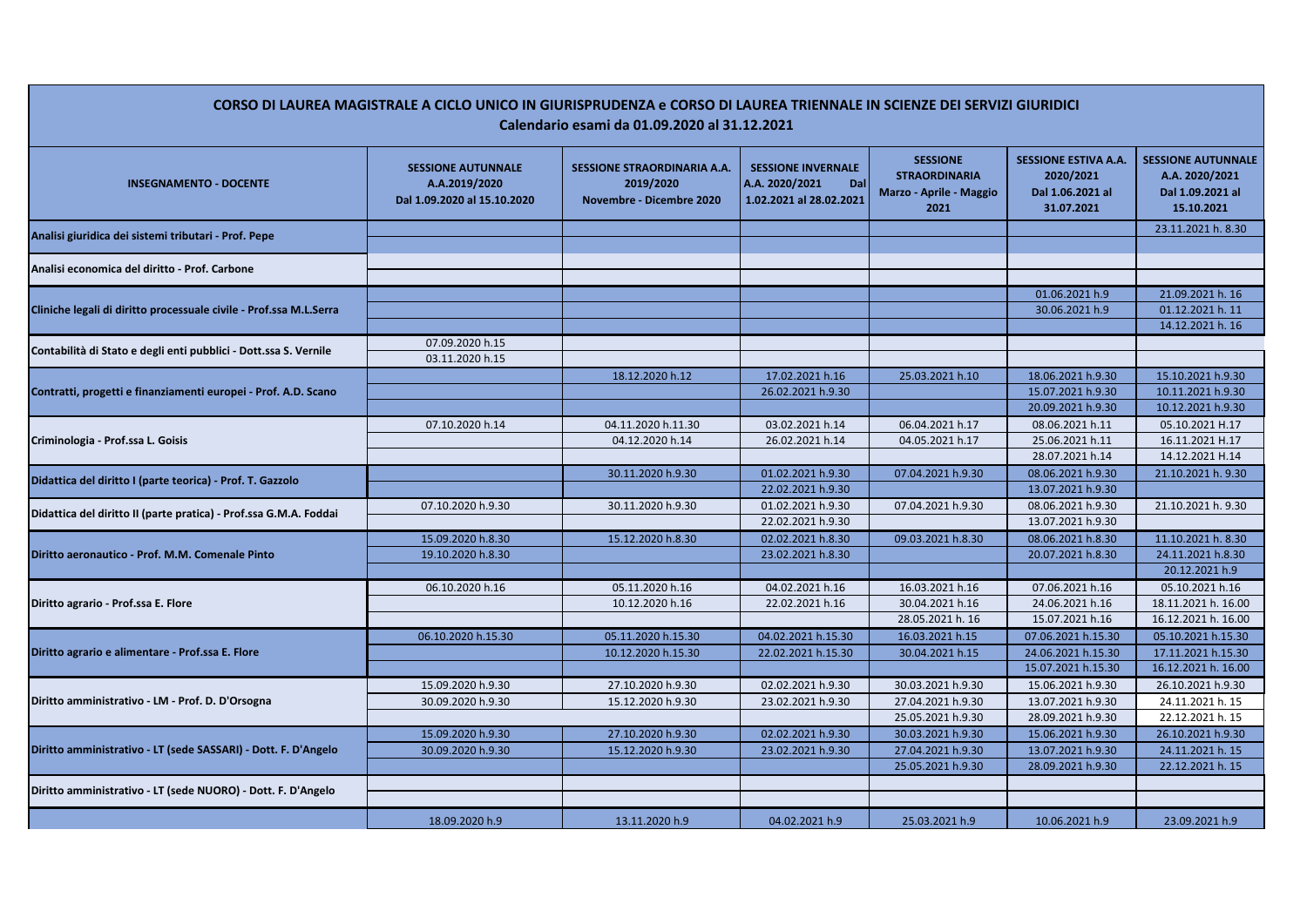| Diritto bancario e delle assicurazioni - Prof. V. Sanna              | 12.10.2020 h.9    | 11.12.2020 h.9                   | 25.02.2021 h.9                    | 29.04.2021 h.9              | 29.06.2021 h.9                   | 22.10.2021 h.9                         |
|----------------------------------------------------------------------|-------------------|----------------------------------|-----------------------------------|-----------------------------|----------------------------------|----------------------------------------|
|                                                                      |                   |                                  |                                   | 25.05.21 h.9 (laureandi)    | 20.07.2021 h. 9                  | 14.12.2021 h. 9.00                     |
|                                                                      |                   |                                  |                                   |                             |                                  |                                        |
|                                                                      | 8.09.2020 h. 9.30 | 27.10.2020 h.9.30                | 09.02.2021 h.9.30                 | 09.03.2021 h.9.30           | 03.06.2021 h.9.30                | 2.09.2021 h. 9.30                      |
|                                                                      | 22.09.2020 h.9.30 | 24.11.2020 h.9.30                | 23.02.2021 h.9.30                 | 21.04.2021 h.9.30           | 22.06.2021 h.9.30                | 21.09.2021 h. 9.30                     |
| Diritto canonico - Prof. F. Falchi                                   |                   | 15.12.2020 h.9.30                |                                   |                             | 8.07.2021 h. 9.30                | 16.11.2021 h. 9.30                     |
|                                                                      |                   |                                  |                                   |                             | 22.07.2021 h. 9.30               | 14.12.2021 h. 9.30                     |
|                                                                      |                   |                                  |                                   |                             |                                  |                                        |
|                                                                      |                   |                                  |                                   |                             | 10.06.2021 H.9.30                | 07.10.2021 h.9.30                      |
| Diritto civile - Prof. C. Colombo (M-Z)                              |                   |                                  |                                   |                             |                                  |                                        |
|                                                                      |                   |                                  |                                   |                             | 08.07.2021 H.9.30                | 04.11.2021 h.9.30<br>15.12.2021 h.9.30 |
|                                                                      | 21.09.2020 h.9    | 09.11.2020 h.9                   | 01.02.2021 h.9                    | 12.04.2021 h.10             | 14.06.2021 h.9                   | 20.09.2021 h.9                         |
| Diritto civile - Prof. G.M. Uda (A-L)                                |                   | 21.12.2020 h.9                   | 22.02.2021 h.9                    | 17.05.21 h.9.30 (laureandi) | 12.07.2021 h.9                   | 05.11.2021 h.9                         |
|                                                                      |                   |                                  |                                   |                             |                                  | 20.12.2021 h.9                         |
|                                                                      | 17.09.2020 h.9    | 09.10.2020 h.9                   | 01.02.2021 h.9.30                 | 19.04.2021 h.9.30           | 11.06.2021 h.9.30                | 15.09.2021 h. 16.30                    |
| Diritto commerciale (A-L) - Prof.ssa F. Massa (a.a. 2020/2021)       |                   | 11.12.20 h.9.30 (Prof.ssa Massa) | 26.02.2021 h.9.30                 | 14.05.21 h.9.30 (laureandi) | 19.07.2021 h.9.30                | 04.11.2021 h. 9.30                     |
|                                                                      |                   |                                  |                                   |                             |                                  | 16.12.2021 h. 9.30                     |
| Diritto commerciale (M-Z) - Prof. V. Sanna                           | 18.09.2020 h.9    | 13.11.2020 h.9                   | 04.02.2021 h.9                    | 25.03.2021 h.9              | 10.06.2021 h.9                   | 23.09.2021 h.9                         |
|                                                                      | 12.10.2020 h.9    | 11.12.2020 h.9                   | 25.02.2021 h.9                    | 29.04.2021 h.9              | 29.06.2021 h. 9                  | 22.10.2021 h.9                         |
|                                                                      |                   |                                  |                                   | 25.05.21 h.9 (laureandi)    | 20.07.2021 h. 9                  | 14.12.2021 h. 9.00                     |
| Diritto commerciale - LT (sede SASSARI) -                            | 18.09.2020 h.15   | 09.12.2020 h.15.30               | 03.02.2021 h. 9.30                | 15.04.2021 h.9.30           | 18.06.2021 h.9.30                | 15.10.2021 h.9.30                      |
| Dott. F. Cuccu A.A. 2019/2020 / Prof. Scano A.A. 2020/2021           |                   |                                  | 24.02.2021 h.9.30                 |                             | 15.07.2021 h.30                  | 10.11.2021 h.9.30                      |
|                                                                      |                   |                                  |                                   |                             | 20.09.2021 h.9.30                | 10.12.2021 h.9.30                      |
| Diritto commerciale - LT (sede NUORO) - Dott. F. Cuccu               | 16.10.2020 h.15   |                                  | 03.02.2021 h.9.30                 | 15.04.2021 h.9.30           |                                  |                                        |
|                                                                      |                   |                                  | 24.02.2021 h.9.30                 |                             |                                  |                                        |
|                                                                      |                   |                                  | 04.02.2021 h.11                   |                             | 03.06.2021 h.9                   | 02.09.2021 h.9                         |
| Diritto comparato - Prof.ssa Poddighe                                |                   |                                  |                                   |                             | 06.07.2021 h.9                   | 29.11.2021 h. 17                       |
|                                                                      | 10.09.2020 h.10   |                                  | 23.02.2021 h.11<br>04.02.2021 h.9 | 25.03.2021 h.9              | 28.07.2021 h.9.30                | 21.10.2021 h. 10.00                    |
| Diritto costituzionale (A-L) - Prof. P.P. Pinna                      | 08.10.2020 h.10   |                                  | 25.02.2021 h.9                    | 29.04.2021 h.9              | 10.06.2021 h.9<br>15.07.2021 h.9 | 18.11.2021 h.9                         |
|                                                                      |                   |                                  |                                   |                             |                                  | 16.12.2021 h. 9.30                     |
|                                                                      | 28.09.2020 h.16   | 16.11.2020 h.15                  | 04.02.2021 h.15                   | 25.03.2021 h.15             | 04.06.2021 h.10                  | 24.09.2021 h.16                        |
| Diritto costituzionale (M-Z) - Prof. O. Chessa                       |                   |                                  | 25.02.2021 h.15                   | 29.04.2021 h.15             | 12.07.2021 h.10                  | 25.10.2021 h.16.30                     |
|                                                                      |                   |                                  |                                   |                             |                                  | 29.11.2021 h.15                        |
|                                                                      | 10.09.2020 h.9.30 | 20.11.2020 h.8.30                | 02.02.2021 h.9                    | 25.03.2021 h.9              | 10.06.2021 h.9                   | 14.10.2021 h.9                         |
| Diritto costituzionale - LT (sede SASSARI) - Prof.ssa L. Buffoni     | 08.10.2020 h.9.30 | 22.12.2020 h.8.30                | 23.02.2021 h.9                    | 29.04.2021 h.9              | 15.07.2021 h.9                   | 18.11.2021 h.9                         |
|                                                                      |                   |                                  |                                   |                             |                                  | 16.12.2021 h. 10                       |
|                                                                      |                   |                                  |                                   |                             |                                  |                                        |
| Diritto costituzionale - LT (sede NUORO) - Prof.ssa L. Buffoni       |                   |                                  |                                   |                             |                                  |                                        |
| Diritto costituzionale dell'ambiente e del paesaggio -               | 11.09.2020 h.15   | 11.12.2020 h.15                  | 01.02.2021 h.15                   | 15.04.2021 h.15             | 15.06.2021 h.15                  | 06.10.2021 h.15                        |
| Prof. M. Cecchetti                                                   |                   |                                  | 19.02.2021 h.15                   |                             | 15.07.2021 h.15                  | 30.11.2021 h.15                        |
|                                                                      | 07.09.2020 h.9    | 03.11.2020 h.9                   | 02.02.2021 h.9                    | 15.04.2021 h.9              | 24.06.2021 h.15                  | 21.09.2021 h.9                         |
| Diritto costituzionale delle autonomie territoriali - Prof. S. Pajno | 22.09.2020 h.9    | 04.12.2020 h.15                  | 18.02.2021 h.9                    | 10.05.2021 h.9              | 15.07.2021 h.15                  | 5.10.2021 h.8.30                       |
|                                                                      |                   |                                  |                                   | 28.05.2021 h. 16.30 (laur)  |                                  | 19.11.2021 h.8.30                      |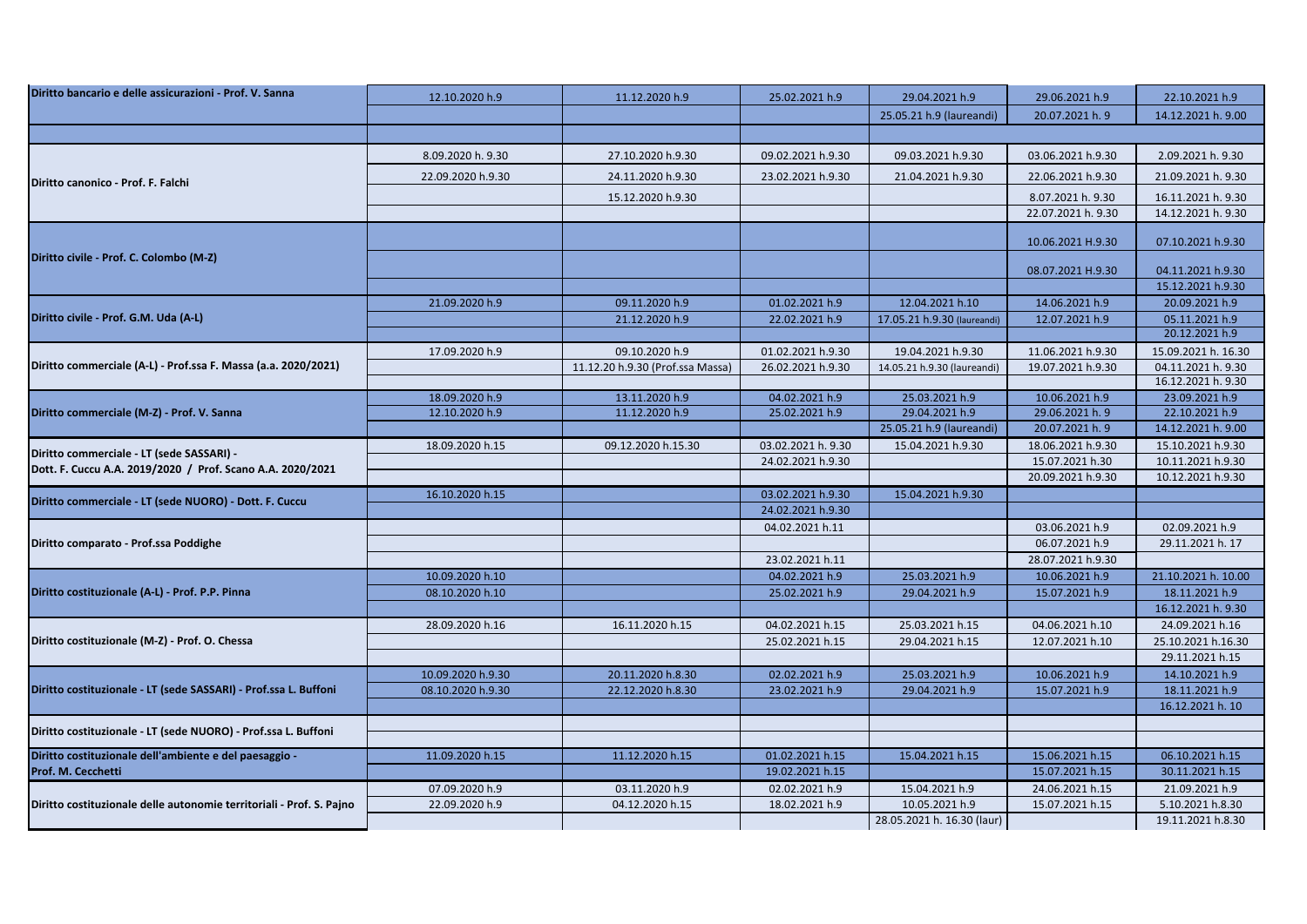| Diritto dei beni e delle attività culturali (sede SASSARI) -<br>30.09.2020 h.9.30<br>15.12.2020 h.9.30<br>23.02.2021 h.9.30<br>27.04.2021 h.9.30<br>13.07.2021 h.9.30<br>24.11.2021 h. 15<br>Dott. A. Areddu<br>25.05.2021 h.9.30<br>28.09.2021 h.9.30<br>22.12.2021 h. 15<br>Diritto dei beni e delle attività culturali (sede NUORO) -<br>Dott. A. Areddu<br>Diritto dei contratti, della responsabilità e della contabilità degli<br>04.02.2021 h.15<br>08.06.2021 h.15<br>16.09.2021 h.15<br>07.09.2020 h.15<br>08.04.2021 h.10<br>enti pubblici (sede SASSARI) - Dott.ssa S. Vernile<br>10.12.2020 h.15<br>18.02.2021 h.15<br>19.07.2021 h.11.30<br>14.12.2021 h.15<br>Diritto dei contratti, della responsabilità e della contabilità degli<br>enti pubblici (sede NUORO) - Dott.ssa S. Vernile<br>09.02.2021 h.9.30<br>03.06.2021 h.9.30<br>14.09.2021 h.9.30<br>15.09.2020 h.9.30<br>17.11.2020 h.9.30<br>13.04.2021 h.9.30<br>Diritto dei trasporti - Prof.ssa L.M.S. Masala<br>10.12.2020 h.9.30<br>23.02.2021 h.9.30<br>06.07.2021 h.9.30<br>09.11.2021 h.9.30<br>15.09.2020 h.9.30<br>27.10.2020 h.9.30<br>02.02.2021 h.9.30<br>30.03.2021 h.9.30<br>15.06.2021 h.9.30<br>26.10.2021 h.9.30<br>Diritto degli enti locali - Prof. D. D'Orsogna<br>27.04.2021 h.9.30<br>13.07.2021 h.9.30<br>30.09.2020 h.9.30<br>15.12.2020 h.9.30<br>23.02.2021 h.9.30<br>24.11.2021 h. 15<br>25.05.2021 h.9.30<br>28.09.2021 h.9.30<br>22.12.2021 h. 15<br>18.12.2020 h.12<br>17.02.2021 h.16<br>25.03.2021 h.10<br>18.06.2021 h.9.30<br>15.10.2021 h.9.30<br>Diritto del commercio internazionale - Prof. A.D.Scano<br>26.02.2021 h.9.30<br>15.07.2021 h.9.30<br>10.11.2021 h.9.30<br>20.09.2021 h.9.30<br>10.12.2021 h.9.30<br>15.09.2020 h.9<br>23.03.2021 h.9<br>24.11.2020 h.9<br>09.02.2021 h.9<br>08.06.2021 h.9<br>07.09.2021 h.9<br>16.10.2020 h.9<br>23.02.2021 h.9<br>13.04.2021 h.9<br>13.07.2021 h.9<br>23.11.2021 h.9<br>15.09.2020 h.9<br>24.11.2020 h.9<br>09.02.2021 h.9<br>23.03.2021 h.9<br>08.06.2021 h.9<br>07.09.2021 h.9<br>F. Bano<br>16.10.2020 h.9<br>23.02.2021 h.9<br>13.04.2021 h.9<br>13.07.2021 h.9<br>23.11.2021 h.9<br>F. Bano<br>15.09.2020 h.8.30<br>15.12.2020 h.8.30<br>02.02.2021 h.8.30<br>09.03.2021 h.8.30<br>08.06.2021 h.8.30<br>11.10.2021 h. 8.30<br>Diritto del mare - Prof. M.M. Comenale Pinto<br>19.10.2020 h.8.30<br>23.02.2021 h.8.30<br>20.07.2021 h.8.30<br>24.11.2021 h.8.30<br>15.09.2020 h.15<br>15.12.2020 h.15<br>02.02.2021 h.15<br>09.03.2021 h.15<br>08.06.2021 h.15<br>11.10.2021 h.8.30<br>Diritto del turismo - Prof. G. Pruneddu<br>02.11.2021 h.8.30<br>19.10.2020 h.15<br>23.02.2021 h.15<br>20.07.2021 h.15 |
|------------------------------------------------------------------------------------------------------------------------------------------------------------------------------------------------------------------------------------------------------------------------------------------------------------------------------------------------------------------------------------------------------------------------------------------------------------------------------------------------------------------------------------------------------------------------------------------------------------------------------------------------------------------------------------------------------------------------------------------------------------------------------------------------------------------------------------------------------------------------------------------------------------------------------------------------------------------------------------------------------------------------------------------------------------------------------------------------------------------------------------------------------------------------------------------------------------------------------------------------------------------------------------------------------------------------------------------------------------------------------------------------------------------------------------------------------------------------------------------------------------------------------------------------------------------------------------------------------------------------------------------------------------------------------------------------------------------------------------------------------------------------------------------------------------------------------------------------------------------------------------------------------------------------------------------------------------------------------------------------------------------------------------------------------------------------------------------------------------------------------------------------------------------------------------------------------------------------------------------------------------------------------------------------------------------------------------------------------------------------------------------------------------------------------------------------------------------------------------------------------------------------------------------------------------------------------------------------------------------------------------------------------------------------------|
|                                                                                                                                                                                                                                                                                                                                                                                                                                                                                                                                                                                                                                                                                                                                                                                                                                                                                                                                                                                                                                                                                                                                                                                                                                                                                                                                                                                                                                                                                                                                                                                                                                                                                                                                                                                                                                                                                                                                                                                                                                                                                                                                                                                                                                                                                                                                                                                                                                                                                                                                                                                                                                                                              |
|                                                                                                                                                                                                                                                                                                                                                                                                                                                                                                                                                                                                                                                                                                                                                                                                                                                                                                                                                                                                                                                                                                                                                                                                                                                                                                                                                                                                                                                                                                                                                                                                                                                                                                                                                                                                                                                                                                                                                                                                                                                                                                                                                                                                                                                                                                                                                                                                                                                                                                                                                                                                                                                                              |
|                                                                                                                                                                                                                                                                                                                                                                                                                                                                                                                                                                                                                                                                                                                                                                                                                                                                                                                                                                                                                                                                                                                                                                                                                                                                                                                                                                                                                                                                                                                                                                                                                                                                                                                                                                                                                                                                                                                                                                                                                                                                                                                                                                                                                                                                                                                                                                                                                                                                                                                                                                                                                                                                              |
|                                                                                                                                                                                                                                                                                                                                                                                                                                                                                                                                                                                                                                                                                                                                                                                                                                                                                                                                                                                                                                                                                                                                                                                                                                                                                                                                                                                                                                                                                                                                                                                                                                                                                                                                                                                                                                                                                                                                                                                                                                                                                                                                                                                                                                                                                                                                                                                                                                                                                                                                                                                                                                                                              |
|                                                                                                                                                                                                                                                                                                                                                                                                                                                                                                                                                                                                                                                                                                                                                                                                                                                                                                                                                                                                                                                                                                                                                                                                                                                                                                                                                                                                                                                                                                                                                                                                                                                                                                                                                                                                                                                                                                                                                                                                                                                                                                                                                                                                                                                                                                                                                                                                                                                                                                                                                                                                                                                                              |
|                                                                                                                                                                                                                                                                                                                                                                                                                                                                                                                                                                                                                                                                                                                                                                                                                                                                                                                                                                                                                                                                                                                                                                                                                                                                                                                                                                                                                                                                                                                                                                                                                                                                                                                                                                                                                                                                                                                                                                                                                                                                                                                                                                                                                                                                                                                                                                                                                                                                                                                                                                                                                                                                              |
|                                                                                                                                                                                                                                                                                                                                                                                                                                                                                                                                                                                                                                                                                                                                                                                                                                                                                                                                                                                                                                                                                                                                                                                                                                                                                                                                                                                                                                                                                                                                                                                                                                                                                                                                                                                                                                                                                                                                                                                                                                                                                                                                                                                                                                                                                                                                                                                                                                                                                                                                                                                                                                                                              |
|                                                                                                                                                                                                                                                                                                                                                                                                                                                                                                                                                                                                                                                                                                                                                                                                                                                                                                                                                                                                                                                                                                                                                                                                                                                                                                                                                                                                                                                                                                                                                                                                                                                                                                                                                                                                                                                                                                                                                                                                                                                                                                                                                                                                                                                                                                                                                                                                                                                                                                                                                                                                                                                                              |
|                                                                                                                                                                                                                                                                                                                                                                                                                                                                                                                                                                                                                                                                                                                                                                                                                                                                                                                                                                                                                                                                                                                                                                                                                                                                                                                                                                                                                                                                                                                                                                                                                                                                                                                                                                                                                                                                                                                                                                                                                                                                                                                                                                                                                                                                                                                                                                                                                                                                                                                                                                                                                                                                              |
|                                                                                                                                                                                                                                                                                                                                                                                                                                                                                                                                                                                                                                                                                                                                                                                                                                                                                                                                                                                                                                                                                                                                                                                                                                                                                                                                                                                                                                                                                                                                                                                                                                                                                                                                                                                                                                                                                                                                                                                                                                                                                                                                                                                                                                                                                                                                                                                                                                                                                                                                                                                                                                                                              |
|                                                                                                                                                                                                                                                                                                                                                                                                                                                                                                                                                                                                                                                                                                                                                                                                                                                                                                                                                                                                                                                                                                                                                                                                                                                                                                                                                                                                                                                                                                                                                                                                                                                                                                                                                                                                                                                                                                                                                                                                                                                                                                                                                                                                                                                                                                                                                                                                                                                                                                                                                                                                                                                                              |
|                                                                                                                                                                                                                                                                                                                                                                                                                                                                                                                                                                                                                                                                                                                                                                                                                                                                                                                                                                                                                                                                                                                                                                                                                                                                                                                                                                                                                                                                                                                                                                                                                                                                                                                                                                                                                                                                                                                                                                                                                                                                                                                                                                                                                                                                                                                                                                                                                                                                                                                                                                                                                                                                              |
| Diritto del lavoro - Prof. F. Bano<br>Diritto del lavoro e della previdenza sociale (sede SASSARI) - Prof.<br>Diritto del lavoro e della previdenza sociale (sede NUORO) - Prof.                                                                                                                                                                                                                                                                                                                                                                                                                                                                                                                                                                                                                                                                                                                                                                                                                                                                                                                                                                                                                                                                                                                                                                                                                                                                                                                                                                                                                                                                                                                                                                                                                                                                                                                                                                                                                                                                                                                                                                                                                                                                                                                                                                                                                                                                                                                                                                                                                                                                                             |
|                                                                                                                                                                                                                                                                                                                                                                                                                                                                                                                                                                                                                                                                                                                                                                                                                                                                                                                                                                                                                                                                                                                                                                                                                                                                                                                                                                                                                                                                                                                                                                                                                                                                                                                                                                                                                                                                                                                                                                                                                                                                                                                                                                                                                                                                                                                                                                                                                                                                                                                                                                                                                                                                              |
|                                                                                                                                                                                                                                                                                                                                                                                                                                                                                                                                                                                                                                                                                                                                                                                                                                                                                                                                                                                                                                                                                                                                                                                                                                                                                                                                                                                                                                                                                                                                                                                                                                                                                                                                                                                                                                                                                                                                                                                                                                                                                                                                                                                                                                                                                                                                                                                                                                                                                                                                                                                                                                                                              |
|                                                                                                                                                                                                                                                                                                                                                                                                                                                                                                                                                                                                                                                                                                                                                                                                                                                                                                                                                                                                                                                                                                                                                                                                                                                                                                                                                                                                                                                                                                                                                                                                                                                                                                                                                                                                                                                                                                                                                                                                                                                                                                                                                                                                                                                                                                                                                                                                                                                                                                                                                                                                                                                                              |
|                                                                                                                                                                                                                                                                                                                                                                                                                                                                                                                                                                                                                                                                                                                                                                                                                                                                                                                                                                                                                                                                                                                                                                                                                                                                                                                                                                                                                                                                                                                                                                                                                                                                                                                                                                                                                                                                                                                                                                                                                                                                                                                                                                                                                                                                                                                                                                                                                                                                                                                                                                                                                                                                              |
|                                                                                                                                                                                                                                                                                                                                                                                                                                                                                                                                                                                                                                                                                                                                                                                                                                                                                                                                                                                                                                                                                                                                                                                                                                                                                                                                                                                                                                                                                                                                                                                                                                                                                                                                                                                                                                                                                                                                                                                                                                                                                                                                                                                                                                                                                                                                                                                                                                                                                                                                                                                                                                                                              |
|                                                                                                                                                                                                                                                                                                                                                                                                                                                                                                                                                                                                                                                                                                                                                                                                                                                                                                                                                                                                                                                                                                                                                                                                                                                                                                                                                                                                                                                                                                                                                                                                                                                                                                                                                                                                                                                                                                                                                                                                                                                                                                                                                                                                                                                                                                                                                                                                                                                                                                                                                                                                                                                                              |
|                                                                                                                                                                                                                                                                                                                                                                                                                                                                                                                                                                                                                                                                                                                                                                                                                                                                                                                                                                                                                                                                                                                                                                                                                                                                                                                                                                                                                                                                                                                                                                                                                                                                                                                                                                                                                                                                                                                                                                                                                                                                                                                                                                                                                                                                                                                                                                                                                                                                                                                                                                                                                                                                              |
|                                                                                                                                                                                                                                                                                                                                                                                                                                                                                                                                                                                                                                                                                                                                                                                                                                                                                                                                                                                                                                                                                                                                                                                                                                                                                                                                                                                                                                                                                                                                                                                                                                                                                                                                                                                                                                                                                                                                                                                                                                                                                                                                                                                                                                                                                                                                                                                                                                                                                                                                                                                                                                                                              |
|                                                                                                                                                                                                                                                                                                                                                                                                                                                                                                                                                                                                                                                                                                                                                                                                                                                                                                                                                                                                                                                                                                                                                                                                                                                                                                                                                                                                                                                                                                                                                                                                                                                                                                                                                                                                                                                                                                                                                                                                                                                                                                                                                                                                                                                                                                                                                                                                                                                                                                                                                                                                                                                                              |
|                                                                                                                                                                                                                                                                                                                                                                                                                                                                                                                                                                                                                                                                                                                                                                                                                                                                                                                                                                                                                                                                                                                                                                                                                                                                                                                                                                                                                                                                                                                                                                                                                                                                                                                                                                                                                                                                                                                                                                                                                                                                                                                                                                                                                                                                                                                                                                                                                                                                                                                                                                                                                                                                              |
|                                                                                                                                                                                                                                                                                                                                                                                                                                                                                                                                                                                                                                                                                                                                                                                                                                                                                                                                                                                                                                                                                                                                                                                                                                                                                                                                                                                                                                                                                                                                                                                                                                                                                                                                                                                                                                                                                                                                                                                                                                                                                                                                                                                                                                                                                                                                                                                                                                                                                                                                                                                                                                                                              |
|                                                                                                                                                                                                                                                                                                                                                                                                                                                                                                                                                                                                                                                                                                                                                                                                                                                                                                                                                                                                                                                                                                                                                                                                                                                                                                                                                                                                                                                                                                                                                                                                                                                                                                                                                                                                                                                                                                                                                                                                                                                                                                                                                                                                                                                                                                                                                                                                                                                                                                                                                                                                                                                                              |
|                                                                                                                                                                                                                                                                                                                                                                                                                                                                                                                                                                                                                                                                                                                                                                                                                                                                                                                                                                                                                                                                                                                                                                                                                                                                                                                                                                                                                                                                                                                                                                                                                                                                                                                                                                                                                                                                                                                                                                                                                                                                                                                                                                                                                                                                                                                                                                                                                                                                                                                                                                                                                                                                              |
|                                                                                                                                                                                                                                                                                                                                                                                                                                                                                                                                                                                                                                                                                                                                                                                                                                                                                                                                                                                                                                                                                                                                                                                                                                                                                                                                                                                                                                                                                                                                                                                                                                                                                                                                                                                                                                                                                                                                                                                                                                                                                                                                                                                                                                                                                                                                                                                                                                                                                                                                                                                                                                                                              |
| 16.11.2020 h.8.30<br>01.02.2021 h.8.30<br>15.03.2021 h.8.30<br>03.06.2021 h.8.30<br>06.09.2021 h.8.30<br>21.09.2020 h.8.30<br>Diritto dell'ambiente nella tradizione giuridica romana -<br>01.07.2021 h.8.30<br>16.11.2021 h.8.30<br>22.02.2021 h.8.30<br>27.04.2021 h.8.30                                                                                                                                                                                                                                                                                                                                                                                                                                                                                                                                                                                                                                                                                                                                                                                                                                                                                                                                                                                                                                                                                                                                                                                                                                                                                                                                                                                                                                                                                                                                                                                                                                                                                                                                                                                                                                                                                                                                                                                                                                                                                                                                                                                                                                                                                                                                                                                                  |
| Prof. P. P. Onida<br>30.07.2021 h. 8.30<br>20.12.2021 h. 8.30                                                                                                                                                                                                                                                                                                                                                                                                                                                                                                                                                                                                                                                                                                                                                                                                                                                                                                                                                                                                                                                                                                                                                                                                                                                                                                                                                                                                                                                                                                                                                                                                                                                                                                                                                                                                                                                                                                                                                                                                                                                                                                                                                                                                                                                                                                                                                                                                                                                                                                                                                                                                                |
| 08.04.2021 h.16<br>24.09.2020 h.16<br>28.10.2020 h.16<br>21.01.2021 h.16<br>08.06.2021 h.16<br>21.09.2021 h. 16                                                                                                                                                                                                                                                                                                                                                                                                                                                                                                                                                                                                                                                                                                                                                                                                                                                                                                                                                                                                                                                                                                                                                                                                                                                                                                                                                                                                                                                                                                                                                                                                                                                                                                                                                                                                                                                                                                                                                                                                                                                                                                                                                                                                                                                                                                                                                                                                                                                                                                                                                              |
| 06.05.2021 h.16<br>20.10.2021 h. 9.30<br>19.11.2020 h.16<br>04.02.2021 h.16<br>14.07.2021 h. 9.30                                                                                                                                                                                                                                                                                                                                                                                                                                                                                                                                                                                                                                                                                                                                                                                                                                                                                                                                                                                                                                                                                                                                                                                                                                                                                                                                                                                                                                                                                                                                                                                                                                                                                                                                                                                                                                                                                                                                                                                                                                                                                                                                                                                                                                                                                                                                                                                                                                                                                                                                                                            |
| Diritto dell'arbitrato interno e internazionale - Prof. M.L. Serra<br>17.12.2020 h.16<br>25.02.2021 h.16<br>16.11.2021 h. 16                                                                                                                                                                                                                                                                                                                                                                                                                                                                                                                                                                                                                                                                                                                                                                                                                                                                                                                                                                                                                                                                                                                                                                                                                                                                                                                                                                                                                                                                                                                                                                                                                                                                                                                                                                                                                                                                                                                                                                                                                                                                                                                                                                                                                                                                                                                                                                                                                                                                                                                                                 |
| 14.12.2021 h. 16                                                                                                                                                                                                                                                                                                                                                                                                                                                                                                                                                                                                                                                                                                                                                                                                                                                                                                                                                                                                                                                                                                                                                                                                                                                                                                                                                                                                                                                                                                                                                                                                                                                                                                                                                                                                                                                                                                                                                                                                                                                                                                                                                                                                                                                                                                                                                                                                                                                                                                                                                                                                                                                             |
| 22.09.2020 h.9<br>10.11.2020 h.9<br>21.06.2021 h. 16.00<br>10.02.2021 h.16<br>13.09.2021 h. 16.00                                                                                                                                                                                                                                                                                                                                                                                                                                                                                                                                                                                                                                                                                                                                                                                                                                                                                                                                                                                                                                                                                                                                                                                                                                                                                                                                                                                                                                                                                                                                                                                                                                                                                                                                                                                                                                                                                                                                                                                                                                                                                                                                                                                                                                                                                                                                                                                                                                                                                                                                                                            |
| Diritto dell'economia e dei consumi - Prof. R. Motroni<br>26.02.2021 h.16<br>13.07.2021 h. 16.00<br>13.12.2021 h. 16.00                                                                                                                                                                                                                                                                                                                                                                                                                                                                                                                                                                                                                                                                                                                                                                                                                                                                                                                                                                                                                                                                                                                                                                                                                                                                                                                                                                                                                                                                                                                                                                                                                                                                                                                                                                                                                                                                                                                                                                                                                                                                                                                                                                                                                                                                                                                                                                                                                                                                                                                                                      |
| 15.09.2020 h.9.30<br>27.10.2020 h.9.30<br>02.02.2021 h.9.30<br>30.03.2021 h.9.30<br>15.06.2021 h.9.30<br>26.10.2021 h.9.30                                                                                                                                                                                                                                                                                                                                                                                                                                                                                                                                                                                                                                                                                                                                                                                                                                                                                                                                                                                                                                                                                                                                                                                                                                                                                                                                                                                                                                                                                                                                                                                                                                                                                                                                                                                                                                                                                                                                                                                                                                                                                                                                                                                                                                                                                                                                                                                                                                                                                                                                                   |
| Diritto dell'energia - Prof. D. D'Orsogna<br>30.09.2020 h.9.30<br>15.12.2020 h.9.30<br>23.02.2021 h.9.30<br>27.04.2021 h.9.30<br>13.07.2021 h.9.30<br>23.11.2021 h.9.30                                                                                                                                                                                                                                                                                                                                                                                                                                                                                                                                                                                                                                                                                                                                                                                                                                                                                                                                                                                                                                                                                                                                                                                                                                                                                                                                                                                                                                                                                                                                                                                                                                                                                                                                                                                                                                                                                                                                                                                                                                                                                                                                                                                                                                                                                                                                                                                                                                                                                                      |
| 25.05.2021 h.9.30<br>28.09.2021 h.9.30<br>14.12.2021 h.9.30                                                                                                                                                                                                                                                                                                                                                                                                                                                                                                                                                                                                                                                                                                                                                                                                                                                                                                                                                                                                                                                                                                                                                                                                                                                                                                                                                                                                                                                                                                                                                                                                                                                                                                                                                                                                                                                                                                                                                                                                                                                                                                                                                                                                                                                                                                                                                                                                                                                                                                                                                                                                                  |
| 16.09.2020 h.12<br>16.11.2020 h.12                                                                                                                                                                                                                                                                                                                                                                                                                                                                                                                                                                                                                                                                                                                                                                                                                                                                                                                                                                                                                                                                                                                                                                                                                                                                                                                                                                                                                                                                                                                                                                                                                                                                                                                                                                                                                                                                                                                                                                                                                                                                                                                                                                                                                                                                                                                                                                                                                                                                                                                                                                                                                                           |
| Diritto dell'esecuzione penale - Prof.ssa M.R. Marchetti<br>14.10.2020 h.12<br>10.12.2020 h.12                                                                                                                                                                                                                                                                                                                                                                                                                                                                                                                                                                                                                                                                                                                                                                                                                                                                                                                                                                                                                                                                                                                                                                                                                                                                                                                                                                                                                                                                                                                                                                                                                                                                                                                                                                                                                                                                                                                                                                                                                                                                                                                                                                                                                                                                                                                                                                                                                                                                                                                                                                               |
| 11.09.2020 h.9<br>01.02.2021 h.9<br>03.03.2021 h.9<br>09.09.2021 h.9<br>16.11.2020.h.9<br>07.06.2021 h.9                                                                                                                                                                                                                                                                                                                                                                                                                                                                                                                                                                                                                                                                                                                                                                                                                                                                                                                                                                                                                                                                                                                                                                                                                                                                                                                                                                                                                                                                                                                                                                                                                                                                                                                                                                                                                                                                                                                                                                                                                                                                                                                                                                                                                                                                                                                                                                                                                                                                                                                                                                     |
| 16.02.2021 h.9<br>12.04.2021 h.9<br>06.07.2021 h.9<br>01.12.2021 h.9.30<br>Diritto dell'Unione europea - Prof.ssa S. Sanna                                                                                                                                                                                                                                                                                                                                                                                                                                                                                                                                                                                                                                                                                                                                                                                                                                                                                                                                                                                                                                                                                                                                                                                                                                                                                                                                                                                                                                                                                                                                                                                                                                                                                                                                                                                                                                                                                                                                                                                                                                                                                                                                                                                                                                                                                                                                                                                                                                                                                                                                                   |
| 20.07.2021 h.9                                                                                                                                                                                                                                                                                                                                                                                                                                                                                                                                                                                                                                                                                                                                                                                                                                                                                                                                                                                                                                                                                                                                                                                                                                                                                                                                                                                                                                                                                                                                                                                                                                                                                                                                                                                                                                                                                                                                                                                                                                                                                                                                                                                                                                                                                                                                                                                                                                                                                                                                                                                                                                                               |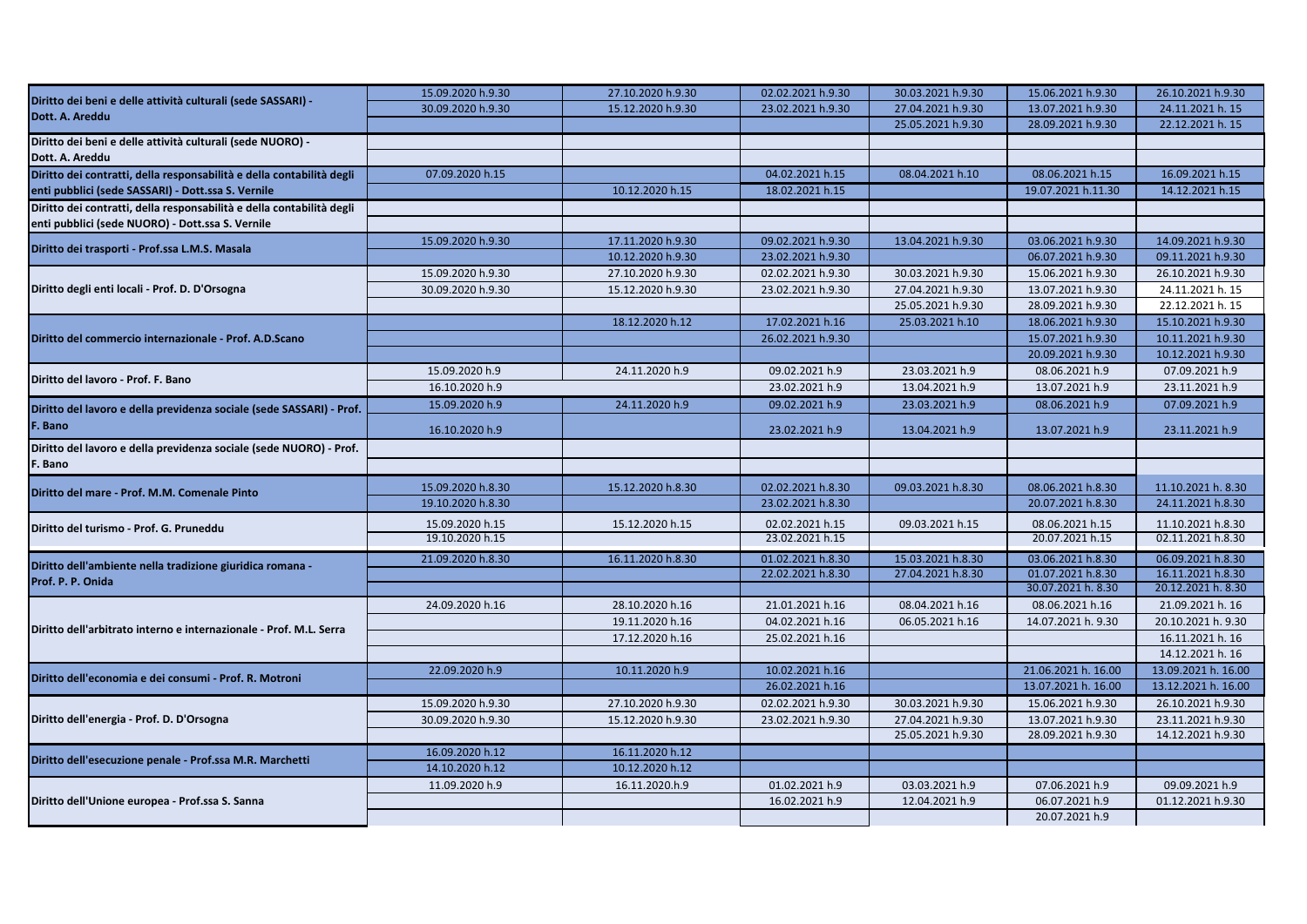|                                                                                     | 15.09.2020 h.8.30 | 15.12.2020 h.8.30  | 02.02.2021 h.8.30                      | 09.03.2021 h.8.30   | 08.06.2021 h.8.30                       | 11.10.2021 h. 8.30                     |
|-------------------------------------------------------------------------------------|-------------------|--------------------|----------------------------------------|---------------------|-----------------------------------------|----------------------------------------|
| Diritto della navigazione - Prof. M.M. Comenale Pinto                               | 19.10.2020 h.8.30 |                    | 23.02.2021 h.8.30                      |                     | 20.07.2021 h.8.30                       | 24.11.2021 h.8.30                      |
|                                                                                     |                   |                    |                                        |                     |                                         | 20.12.2021 h.9                         |
| Diritto della navigazione e dei trasporti (sede SASSARI) -                          | 15.09.2020 h.15   | 15.12.2020 h.15    | 02.02.2021 h.15                        | 09.03.2021 h.15     | 08.06.2021 h.15                         | 11.10.2021 h.8.30                      |
| Prof. G. Pruneddu                                                                   | 19.10.2020 h.15   |                    | 23.02.2021 h.15                        |                     | 20.07.2021 h.15                         | 02.11.2021 h.8.30                      |
| Diritto della navigazione e dei trasporti (sede NUORO) -                            |                   |                    |                                        |                     | 10.06.2021 h. 10.00                     |                                        |
| Prof. G. Pruneddu                                                                   |                   |                    |                                        |                     |                                         |                                        |
| Diritto delle successioni - Prof. L. Nonne                                          | 29.09.2020 h.10   | 03.12.2020 h.10    | 04.02.2021 h.10                        | 29.04.2021 h.10     | 29.06.2021 h.10                         |                                        |
|                                                                                     |                   |                    | 25.02.2021 h.10                        |                     |                                         |                                        |
| Diritto dello sport - Prof. L. Nonne                                                |                   |                    | 04.02.2021 h.10                        | 22.03.2021 h.12     | 29.06.2021 h.10                         | 30.09.2021 h.10                        |
|                                                                                     |                   |                    | 25.02.2021 h.10                        | 29.04.2021 h.10     | 29.07.2021 h.10                         | 03.12.2021 h.10                        |
| Diritto di famiglia - Prof. G. M. Uda (A.A.2019/2020)                               | 22.09.2020 h.9    | 10.11.2020 h.9     | 02.02.2021 h.9                         | 22.03.2021 h. 10.30 | 30.06.2021 h.10                         | 30.09.2021 h.10                        |
| Prof. L. Nonne (A.A. 2020/2021)                                                     |                   |                    | 23.02.2021 h.9                         | 13.04.2021 h. 9     | 30.07.2021 h.10                         | 03.12.2021 h.10                        |
|                                                                                     | 08.09.2020 h.9.30 | 27.10.2020 h.9.30  | 09.02.2021 h.9.30                      | 09.03.2021 h.9.30   | 03.06.2021 h.9.30                       | 2.09.2021 h. 9.30                      |
| Diritto ecclesiastico - Prof. F. Falchi                                             | 22.09.2020 h.9.30 | 24.11.2020 h.9.30  | 23.02.2021 h.9.30                      | 21.04.2021 h.9.30   | 22.06.2021 h.9.30                       | 21.09.2021 h. 9.30                     |
|                                                                                     |                   |                    |                                        |                     | 8.07.2021 h. 9.30                       | 16.11.2021 h. 9.30                     |
|                                                                                     |                   |                    |                                        |                     | 22.07.2021 h. 9.30                      | 14.12.2021 h. 9.30                     |
|                                                                                     | 24.09.2020 h.16   | 22.10.2020 h.16    | 21.01.2021 h.15                        | 08.04.2021 h.16     | 08.06.2021 h.16                         | 21.09.2021 h.16                        |
| Diritto fallimentare / Diritto della crisi e dell'insolvenza -<br>Prof. M.G. Campus |                   | 19.11.2020 h.15    | 04.02.2021 h.15                        | 06.05.2021 h.16     | 13.07.2021 h. 16                        | 20.10.2021 h.16                        |
|                                                                                     |                   | 17.12.2020 h.15    | 25.02.2021 h.15                        |                     |                                         | 16.11.2021 h.16                        |
|                                                                                     |                   |                    |                                        |                     |                                         | 14.12.2021 h.16                        |
| Diritto industriale - Prof. V. Sanna                                                |                   |                    |                                        |                     | 10.06.2021 h.9                          | 23.09.2021 h.9                         |
|                                                                                     |                   |                    |                                        |                     | 29.06.2021 h.9                          | 22.10.2021 h.9                         |
|                                                                                     |                   |                    |                                        |                     | 20.07.2021 h. 9                         | 14.12.2021 h. 9.00                     |
|                                                                                     |                   |                    |                                        |                     |                                         |                                        |
| Diritto internazionale (A-L) - Prof.ssa A. Bassu                                    | 06.10.2020 h.9.30 | 09.12.2020 h.9.30  | 09.02.2021 h.9.30<br>23.02.2021 h.9.30 | 14.04.2021 h.9.30   | 15.06.2021 h.9.30<br>13.07.2021 h. 9.30 | 05.10.2021 h.9.30<br>14.12.2021 h.9.30 |
|                                                                                     |                   |                    |                                        |                     |                                         |                                        |
|                                                                                     | 10.09.2020 h.9    | 26.10.2020 h.9     | 03.02.2021 h.9                         | 14.04.2021 h.9      | 09.06.2021 h.9                          | 7.10.2021 h. 9                         |
| Diritto internazionale (M-Z) - Prof. M. Odoni                                       |                   | 07.12.2020 h.9     | 24.02.2021 h.9                         |                     | 12.07.2021 h.9                          | 11.10.2021 h. 16.30                    |
|                                                                                     |                   |                    |                                        |                     |                                         | 16.12.2021 h. 9                        |
| Diritto internazionale e dell'Unione europea (sede SASSARI) -<br>Dott.ssa C. Carta  | 11.09.2020 h.9    | 16.11.2020 h.9     | 01.02.2021 h. 9<br>16.02.2021 h.9      | 12.04.2021 h.9      | 07.06.2021 h.9<br>6.07.2021 h.9         | 02.09.2021 h.9<br>09.11.2021 h.9       |
| Diritto internazionale e dell'Unione europea (sede NUORO) -                         | 11.09.2020 h.15   | 26.11.2020 h.11.30 | 08.02.2021 h.11.30                     | 12.04.2021 h.9      | 03.06.2021 h.11.30                      | 16.09.2021 h. 11                       |
| Dott.ssa M. C. Carta                                                                |                   |                    |                                        |                     | 08.07.2021 h.11.30                      |                                        |
|                                                                                     | 30.09.2020 h.8.30 | 09.11.2020 h.8.30  | 01.02.2021 h.8.30                      | 12.04.2021 h.8.30   | 03.06.2021 h.8.30                       | 23.09.2021 h. 8.30                     |
| Diritto penale - Prof. G. P. Demuro                                                 |                   | 16.12.2020 h.8.30  | 26.02.2021 h. 8.30                     |                     | 28.06.2021 h.8.30                       | 08.11.2021 h. 10.00                    |
|                                                                                     |                   |                    |                                        |                     | 26.07.2021 h.8.30                       | 16.12.2021 H.8.30                      |
|                                                                                     |                   |                    |                                        |                     | 03.06.2021 h.8.30                       | 27.09.2021 h.8.30                      |
| Diritto penale avanzato - Prof. G.P. Demuro                                         |                   |                    |                                        |                     | 28.06.2021 h.8.30                       |                                        |
|                                                                                     | 07.10.2020 h.14   | 04.11.2020 h.11.30 | 03.02.2021 h.14                        | 06.04.2021 h.17     | 08.06.2021 h.11                         | 05.10.2021 H.17                        |
| Diritto penale 2 - Prof.ssa L. Goisis                                               |                   | 04.12.2020 h.14    | 26.02.2021 h.14                        | 04.05.2021 h.17     | 25.06.2021 h.11                         | 16.11.2021 H.17                        |
|                                                                                     |                   |                    |                                        |                     | 28.07.2021 h.14                         | 14.12.2021 H.14                        |
|                                                                                     | 07.10.2020 h.14   | 04.11.2020 h.11.30 | 03.02.2021 h.14                        | 06.04.2021 h.17     | 08.06.2021 h.11                         | 05.10.2021 H.17                        |
| Diritto penale commerciale - Prof.ssa L. Goisis                                     |                   | 04.12.2020 h.14    | 26.02.2021 h.14                        | 04.05.2021 h.17     | 25.06.2021 h.11                         | 16.11.2021 H.17                        |
|                                                                                     |                   |                    |                                        |                     | 28.07.2021 h.14                         | 14.12.2021 H.14                        |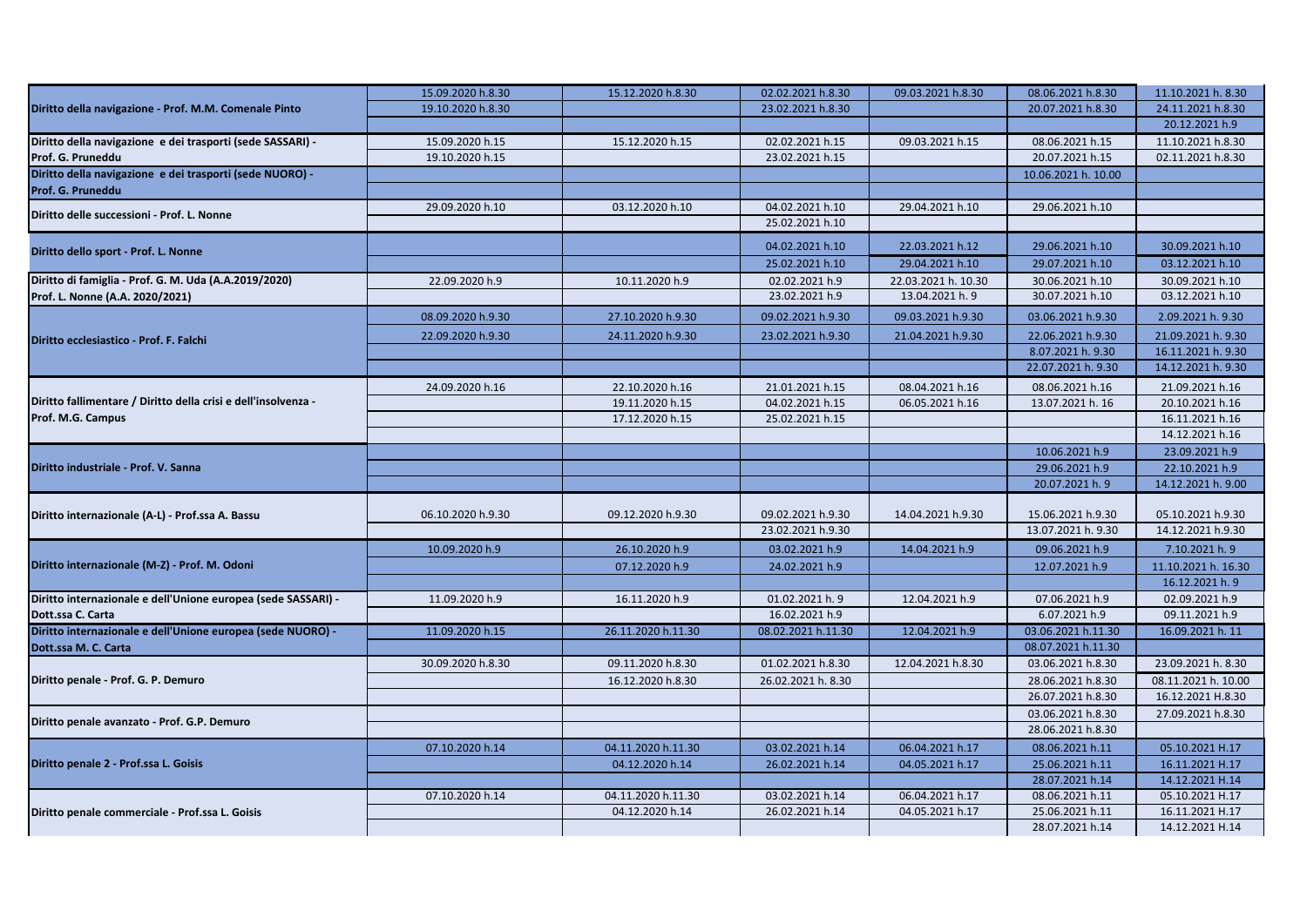|                                                                 | 22.09.2020 h.9.30                    | 20.11.2020 h.9.30  | 05.02.2021 h.9.30  | 12.04.2021 h.9.30       | 04.06.2021 h.9.30        | 5.10.2021 h.9.30    |
|-----------------------------------------------------------------|--------------------------------------|--------------------|--------------------|-------------------------|--------------------------|---------------------|
| Diritto penitenziario - Prof.ssa P. Sechi                       | 20.10.2020 h.9.30                    | 21.12.2021 h.9.30  | 22.02.2021 h.9.30  | 18.05.2020 h.9.30       | 19.07.2021 h.9.30        | 15.11.2021 h.9.30   |
|                                                                 |                                      |                    |                    |                         |                          | 15.12.2021 h. 12    |
|                                                                 |                                      |                    | 04.02.2021 h.11    |                         | 03.06.2021 h.9           | 02.09.2021 h.9      |
| Diritto privato comparato - Prof.ssa Poddighe                   |                                      |                    |                    |                         | 06.07.2021 h.9           | 29.11.2021 h. 17    |
|                                                                 |                                      |                    | 23.02.2021 h.11    |                         | 28.07.2021 h.9.30        |                     |
|                                                                 | 21.09.2020 h.8.30                    | 16.11.2020 h.8.30  | 01.02.2021 h.8.30  | 15.03.2021 h.8.30       | 03.06.2021 h.8.30        | 06.09.2021 h.8.30   |
| Diritto privato romano (sede SASSARI) - Prof. P.P. Onida        |                                      |                    | 22.02.2021 h.8.30  | 27.04.2021 h.8.30       | 01.07.2021 h.8.30        | 16.11.2021 h.8.30   |
|                                                                 |                                      |                    |                    |                         |                          |                     |
|                                                                 | 22.09.2020 h.8.30                    | 17.11.2020 h.8.30  |                    |                         |                          |                     |
| Diritto privato romano (sede NUORO) - Prof. P.P. Onida          |                                      |                    |                    |                         |                          |                     |
|                                                                 | 06.10.2020 h.12                      | 17.11.2020 h.12    | 09.02.2021 h.12    | 23.03.2021 h.12         | 08.06.2021 h.12          | 30.09.2021 h.10     |
|                                                                 |                                      | 15.12.2020 h.12    | 23.02.2021 h.12    | 27.04.2021 h.12         | 20.07.2021 h.12          | 16.11.2021 h.10     |
| Diritto privato romano (sede SASSARI) - Prof.ssa R. Ortu        |                                      |                    |                    |                         |                          | 13.12.2021 h.15.30  |
|                                                                 |                                      |                    |                    |                         |                          | 21.12.2021 h.10     |
|                                                                 | 05.10.2020 h.15                      | 16.11.2020 h.15    | 01.02.2021 h.15    | 22.03.2021 h.15         | 07.06.2021 h.15          | 29.09.2021 h.15     |
| Diritto privato romano (sede NUORO) - Dott.ssa S. Fusco         |                                      | 14.12.2020 h.15    | 22.02.2021 h.15    | 26.04.2021 h.15         | 19.07.2021 h.15          | 06.12.2021 h.12     |
|                                                                 |                                      |                    |                    |                         |                          | 20.12.2021 h.15     |
|                                                                 | 24.09.2020 h.16                      | 28.10.2020 h.16    | 21.01.2021 h.16    | 15.03.2021 h.15         | 08.06.2021 h.16          | 21.09.2021 H.16     |
| Diritto processuale civile - Prof. E. Vullo                     |                                      |                    |                    |                         | 23.06.2021 h.16 (riserv. |                     |
|                                                                 |                                      | 19.11.2020 h.16    | 04.02.2021 h.16    | 15.04.2021 h.16         | laureandi luglio)        | 20.10.2021 H.16     |
|                                                                 |                                      | 17.12.2020 h.16    | 25.02.2021 h.16    | 06.05.2021 h.16         | 13.07.2021 h. 16.00      | 16.11.2021 H.16     |
|                                                                 |                                      |                    |                    |                         |                          | 14.12.2021 H.16     |
|                                                                 | 22.09.2020 h.9.30                    | 19.11.2020 h.9.30  | 08.02.2021 h.9.30  | 14.04.2021 h.9.30       | 07.06.2021 h.9.30        | 07.10.2021 h.9.30   |
| Diritto processuale penale - Prof. S.P.N. Sau                   | 20.10.2020 h.9.30                    | 16.12.2020 h.9.30  | 24.02.2021 h.9.30  | 18.05.2021 h.9.30       | 21.07.2021 h.9.30        | 16.11.2021 h.9.30   |
|                                                                 |                                      |                    |                    |                         |                          | 15.12.2021 h.9.30   |
|                                                                 | 28.09.2020 h.16                      | 16.11.2020 h.16    | 04.02.2021 h.12    | 25.03.2021 h.12         | 14.06.2021 h.11.30       | 24.09.2021 h.17.30  |
| Diritto pubblico dell'economia - Prof.ssa A. Alberti            | 19.10.2020 h.16                      | 14.12.2020 h.17    | 25.02.2021 h.12    | 29.04.2021 h.12         | 12.07.2021 h.11.30       | 19.10.2021 h.17.30  |
|                                                                 |                                      |                    |                    |                         |                          | 29.11.2021 h.17.30  |
|                                                                 |                                      |                    |                    | 13.04.2021 h.10.30 ris. |                          |                     |
| Diritto pubblico comparato - Prof.ssa E. Poddighe               |                                      |                    | 05.02.2021 h.10    | Laureandi               | 15.06.2021 h.10          | 30.09.2021 h.10     |
|                                                                 |                                      |                    | 25.02.2021 h.10    |                         | 06.07.2021 h.10          | 29.11.2021 h. 17.00 |
|                                                                 | 21.09.2020 h.10                      | 16.11.2020 h.10    | 08.02.2021 h.10    | 15.03.2021 h.10         | 07.06.2021 h.10          | 11.10.2021 h.10     |
| Diritto pubblico romano (sede SASSARI) - Prof.ssa C.M.A.Rinolfi |                                      |                    |                    |                         |                          |                     |
|                                                                 | 19.10.2020 h.10                      | 14.12.2020 h.10    | 22.02.2021 h.10    | 12.04.2021 h.10         | 19.07.2021 h.10          | 13.12.2021 h.10     |
|                                                                 | 05.10.2020 h.12                      | 16.11.2020 h.12    | 01.02.2021 h.12    | 22.03.2021 h.12         | 07.06.2021 h.12          | 29.09.2021 h.12     |
| Diritto pubblico romano (sede NUORO) - Dott.ssa S. Fusco        |                                      | 14.12.2020 h.12    | 22.02.2021 h.12    | 26.04.2021 h.12         | 19.07.2021 h.12          | 06.12.2021 h.12     |
|                                                                 |                                      |                    |                    |                         |                          | 20.12.2021 h.12     |
|                                                                 | 21.09.2020 h.8.30                    | 16.11.2020 h.8.30  | 01.02.2021 h.8.30  | 15.03.2021 h.8.30       | 03.06.2021 h.8.30        | 06.09.2021 h.8.30   |
| Diritto romano - Prof. P. P. Onida                              |                                      |                    |                    |                         |                          |                     |
|                                                                 |                                      |                    | 22.02.2021 h.8.30  | 27.04.2021 h.8.30       | 01.07.2021 h.8.30        | 16.11.2021 h.8.30   |
|                                                                 |                                      |                    |                    |                         | 30.07.2021 h. 8.30       | 20.12.2021 h. 8.30  |
| Diritto sanitario - Prof. M. Occhiena                           | 07.09.2020 h.15                      | 03.11.2020 h.15    | 04.02.2021 h.15    | 08.04.2021 h.10         | 08.06.2021 h.15          | 21.09.2021 h.15     |
|                                                                 |                                      | 10.12.2020 h.15    | 18.02.2021 h.15    |                         | 19.07.2021 h.11.30       | 14.12.2021 h.15     |
| Diritto tributario - Prof. F. Pepe                              | 09.09.2020 h.9.30                    | 09.11.2020 h.11.30 | 01.02.2021 h.11.30 | 08.03.2021 h.11.30      | 07.06.2021 h.11.30       | 21.09.2021 h. 9.30  |
|                                                                 | 26.10.20 h.14.30 (riserv. laureandi) | 10.12.2020 h.10    | 15.02.2021 h.11.30 | 19.04.2021 h.9.30       | 05.07.2021 h.11.30       | 23.11.2021 h. 8.30  |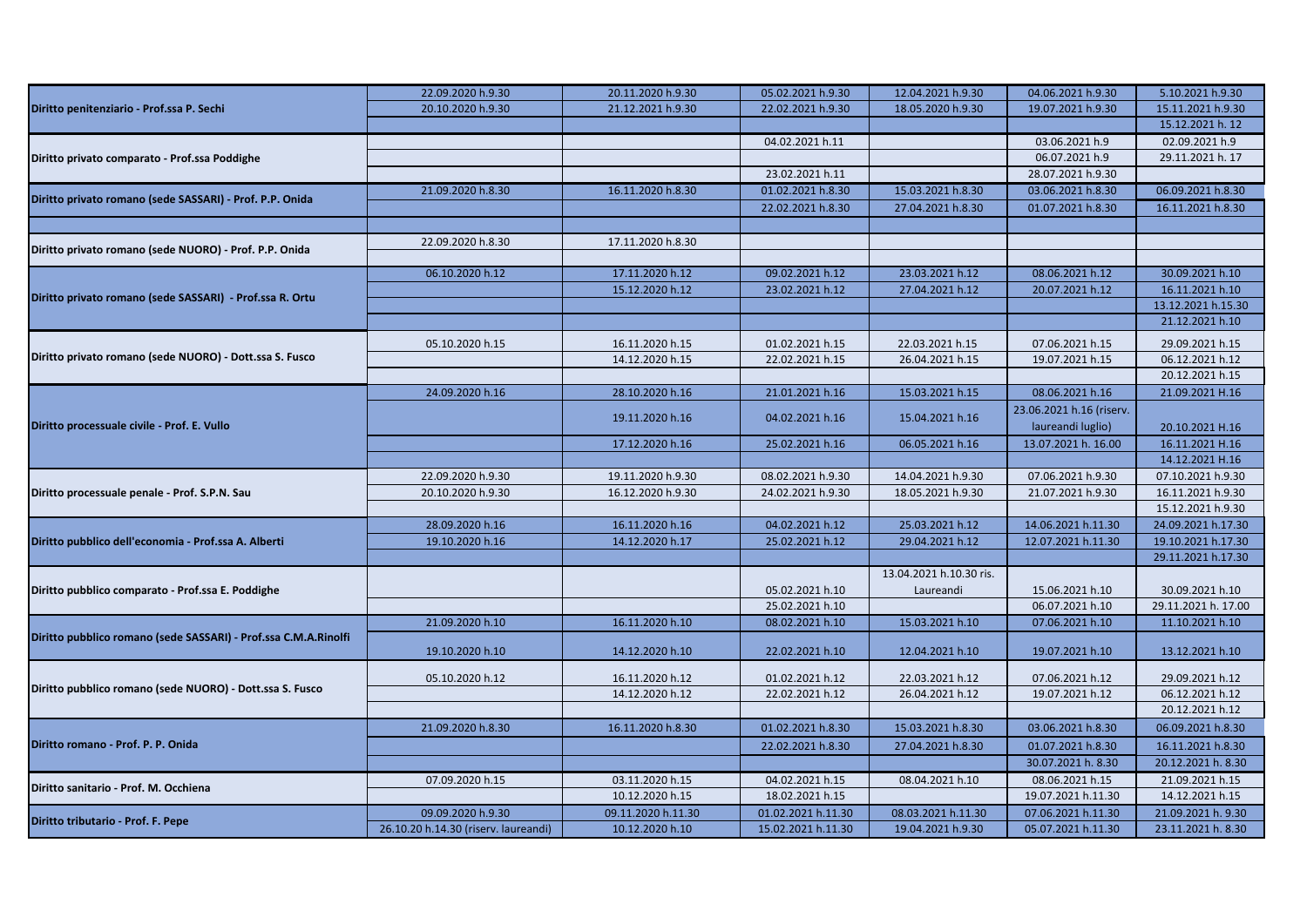| Diritto tributario per l'impresa - Prof. F. Pepe                 | 09.09.2020 h.9.30                    | 09.11.2020 h.11.30 | 01.02.2021 h.11.30 | 08.03.2021 h.11.30 | 07.06.2021 h.11.30 | 21.09.2021 h. 9.30 |
|------------------------------------------------------------------|--------------------------------------|--------------------|--------------------|--------------------|--------------------|--------------------|
|                                                                  | 26.10.20 h.14.30 (riserv. laureandi) | 10.12.2020 h.10    | 15.02.2021 h.11.30 | 19.04.2021 h.9.30  | 05.07.2021 h.11.30 | 23.11.2021 h. 8.30 |
|                                                                  | 15.09.2020 h.9.30                    | 27.10.2020 h.9.30  | 02.02.2021 h.9.30  | 30.03.2021 h.9.30  | 15.06.2021 h.9.30  | 26.10.2021 h.9.30  |
| Diritto urbanistico e dell'ambiente - Prof. D. D'Orsogna         | 30.09.2020 h.9.30                    | 15.12.2020 h.9.30  | 23.02.2021 h.9.30  | 27.04.2021 h.9.30  | 13.07.2021 h.9.30  | 24.11.2021 h. 15   |
|                                                                  |                                      |                    |                    | 25.05.2021 h.9.30  | 28.09.2021 h.9.30  | 22.12.2021 h. 15   |
|                                                                  |                                      |                    |                    |                    |                    |                    |
| Economia aziendale (sede SASSARI) - Dott.ssa A. Cera             | 29.09.2020 h.15                      |                    | 09.02.2021 h.15    | 13.04.2021 h.15    |                    |                    |
|                                                                  |                                      |                    | 23.02.2021 h.15    | 11.05.2021 h.15    |                    |                    |
| Economia aziendale (sede NUORO) - Dott.ssa A. Cera               | 29.09.2020 h.15                      |                    |                    |                    |                    |                    |
|                                                                  |                                      |                    |                    |                    |                    |                    |
|                                                                  |                                      |                    |                    |                    |                    |                    |
| Economia aziendale II - Dott.ssa A. Cera                         | 29.09.2020 h.15                      |                    | 09.02.2021 h.15    | 13.04.2021 h.15    |                    |                    |
|                                                                  |                                      |                    | 23.02.2021 h.15    | 11.05.2021 h.15    |                    |                    |
|                                                                  |                                      |                    |                    |                    |                    |                    |
| Economia aziendale e bilancio - Prof. F. Manca                   |                                      |                    |                    |                    | 08.06.2021 h. 15   | 14.09.2021 h.16    |
|                                                                  |                                      |                    |                    |                    | 06.07.2021 h.15    | 04.11.2021 h.9     |
| Economia della cultura - Dott.ssa S.C.Corda                      |                                      |                    |                    |                    |                    |                    |
|                                                                  |                                      |                    |                    |                    |                    |                    |
|                                                                  |                                      |                    |                    |                    |                    |                    |
| Economia politica/Economics (sede SASSARI) - Dott.ssa P. Arca    | 18.09.2020 h.10                      | 27.11.2020 h.9     | 05.02.2021 h.9     | 06.04.2021 h.9     | 09.06.2021 h.9     | 29.09.2021 h.9     |
|                                                                  |                                      |                    | 26.02.2021 h.9     |                    | 14.07.2021 h.9     | 30.11.2021 h.9     |
| Economia politica/Economics (sede NUORO) - Dott.ssa P. Arca      |                                      |                    |                    |                    |                    |                    |
|                                                                  | 18.09.2020 h.10                      | 27.11.2020 h.9     | 05.02.2021 h.9     | 06.04.2021 h.9     | 09.06.2021 h.9     | 29.09.2021 h.9     |
| Economia politica corso avanzato - Dott.ssa P. Arca              |                                      |                    | 26.02.2021 h.9     |                    | 14.07.2021 h.9     | 30.11.2021 h. 17   |
|                                                                  | 21.09.2020 h.10                      | 16.11.2020 h.10    | 08.02.2021 h.10    | 12.04.2021 h.10    | 07.06.2021 h.10    | 11.10.2021 h.10    |
| Esegesi delle fonti del diritto romano - Prof.ssa C.M.A. Rinolfi | 19.10.2020 h.10                      | 14.12.2020 h.10    | 22.02.2021 h.10    |                    | 19.07.2021 h.10    | 13.12.2021 h.10    |
|                                                                  | 07.10.2020 h.9.30                    | 03.12.2020 h.9.30  | 02.02.2021 h.9.30  | 08.04.2021 h.9.30  | 09.06.2021 h.9.30  |                    |
| Etica delle professioni legali - Prof.ssa G.M.A. Foddai          |                                      |                    | 23.02.2021 h.9.30  |                    | 14.07.2021 h.9.30  |                    |
|                                                                  |                                      |                    |                    |                    |                    |                    |
| Filosofia del diritto - Prof.ssa G.M.A. Foddai                   | 07.10.2020 h.9.30                    | 30.11.2020 h.9.30  | 01.02.2021 h.9.30  | 07.04.2021 h.9.30  | 08.06.2021 h.9.30  | 20.10.2021 h. 9.30 |
|                                                                  |                                      |                    | 22.02.2021 h.9.30  |                    | 13.07.2021 h.9.30  |                    |
|                                                                  | 06.10.2020 h.16                      | 17.11.2020 h.16    | 09.02.2021 h.16    | 23.03.2021 h.16    | 08.06.2021 h.16    | 30.09.2021 h.16    |
| Fondamenti di diritto europeo - Prof.ssa R. Ortu                 |                                      | 15.12.2021 h.16    | 23.02.2021 h.16    | 27.04.2021 h.16    | 20.07.2021 h.16    | 22.11.2021 h.16    |
|                                                                  |                                      |                    |                    |                    |                    | 13.12.2021 h.15.30 |
|                                                                  |                                      |                    |                    |                    |                    | 21.12.2021 h.16    |
| Fondamenti di economia aziendale (LM - 1158) -                   |                                      |                    |                    |                    | 08.06.2021 h. 16   | 14.09.2021 h.16    |
| Prof. F. Manca                                                   |                                      |                    |                    |                    | 06.07.2021 h.16    | 04.11.2021 h.10    |
|                                                                  |                                      |                    |                    |                    |                    | 13.12.2021 h. 16   |
|                                                                  |                                      |                    |                    |                    | 08.06.2021 h. 16   | 14.09.2021 h.16    |
| Fondamenti di economia aziendale (LT sede SASSARI) -             |                                      |                    |                    |                    | 06.07.2021 h.16    | 04.11.2021 h.10    |
| Prof. F. Manca                                                   |                                      |                    |                    |                    | 27.07.2021 h.15    | 13.12.2021 h. 16   |
| Fondamenti di economia aziendale (LT sede NUORO) -               |                                      |                    |                    |                    |                    |                    |
| Prof. F. Manca                                                   |                                      |                    |                    |                    |                    |                    |
|                                                                  |                                      |                    |                    |                    |                    |                    |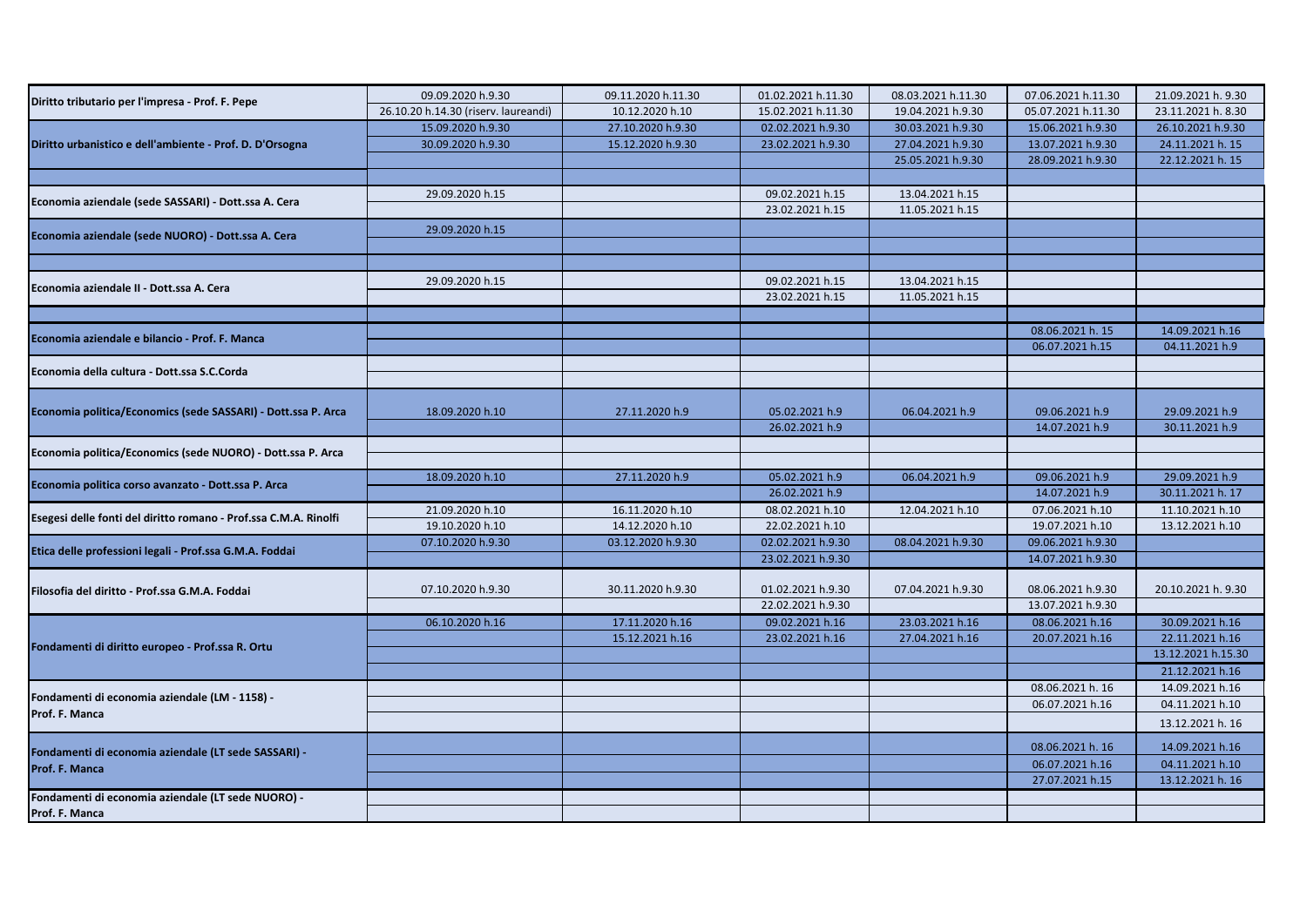| Fonti del Jus Publicum nel Corpus Juris Civilis - Prof. P.P.Onida                                            | 21.09.2020 h.8.30  | 16.11.2020 h.8.30  | 01.02.2021 h.8.30  | 15.03.2021 h.8.30  | 03.06.2021 h.8.30  | 15.11.2021 h.8.30   |
|--------------------------------------------------------------------------------------------------------------|--------------------|--------------------|--------------------|--------------------|--------------------|---------------------|
|                                                                                                              |                    |                    | 22.02.2021 h.8.30  |                    | 01.07.2021 h.8.30  |                     |
|                                                                                                              | 07.09.2020 h.15    | 03.11.2020 h.15    | 04.02.2021 h.15    | 08.04.2021 h.10    | 08.06.2021 h.15    | 21.09.2021 h.15     |
| Giustizia amministrativa - Prof. M. Occhiena                                                                 |                    | 10.12.2020 h.15    | 18.02.2021 h.15    | 28/05/2021 h. 10   | 19.07.2021 h.11.30 | 14.12.2021 h.15     |
|                                                                                                              | 28.09.2020 h.17    | 16.11.2020 h.15    | 04.02.2021 h.17    | 25.03.2021 h.17    | 04.06.2021 h.11    | 24.09.2021 h.17     |
| Giustizia costituzionale - Prof. O. Chessa                                                                   |                    |                    | 25.02.2021 h.17    | 29.04.2021 h.16.30 | 12.07.2021 h.11    | 25.10.2021 h.16.30  |
|                                                                                                              |                    |                    |                    |                    |                    | 29.11.2021 h.16     |
|                                                                                                              |                    |                    |                    |                    |                    |                     |
|                                                                                                              | 14.09.2020 h.9.30  | 18.12.2020 h.9.30  |                    |                    | 29.06.2021 h. 15   | 7.09.2021 h. 15     |
| Informatica (sede SASSARI) - Prof. Gusinu                                                                    |                    |                    |                    |                    | 20.07.2021 h. 15   | 9.11.2021 h. 15     |
|                                                                                                              |                    |                    |                    |                    |                    |                     |
| Informatica (sede NUORO)                                                                                     |                    |                    |                    |                    |                    |                     |
|                                                                                                              | 02.09.2020 h.14.30 | 04.11.2020 h.18    | 05.02.201 h.9.30   | 07.04.2021 h.15    | 29.06.2021 h.9.30  | 2.09.2021 h. 9.30   |
| Inglese giuridico/Legal English - Prof. F. Toriello                                                          | 25.09.2020 h14.30  |                    | 26.02.2021 h.9.30  |                    | 30.07.2021 h.9.30  | 24.09.2021 h. 9.30  |
|                                                                                                              | 29.09.2020 h.10    | 03.12.2020 h.10    | 04.02.2021 h.10    | 29.04.2021 h.10    | 29.06.2021 h.10    | 30.09.2021 h.10     |
| Istituzioni di diritto privato (A-L laurea Magistrale) e Laurea<br>triennale (sede SASSARI) - Prof. L. Nonne |                    |                    |                    |                    |                    | 09.11.2021 h.12     |
|                                                                                                              |                    |                    | 25.02.2021 h.10    |                    | 29.07.2021 h.10    | 03.12.2021 h.10     |
|                                                                                                              |                    |                    |                    |                    |                    |                     |
| Istituzioni di diritto privato (M-Z) - Prof.G.M.Uda                                                          |                    |                    | 02.02.2021 h.10    | 13.04.2021 h.10    | 07.06.2021 h.10    | 21.09.2021 h.9      |
|                                                                                                              |                    |                    | 23.02.2021 h.10    |                    | 13.07.2021 h.9     | 08.11.2021 h. 12.00 |
|                                                                                                              |                    |                    |                    |                    |                    | 21.12.2021 h.9      |
| Istituzioni di diritto privato - LT (sede NUORO) - Prof. W. Romagno                                          | 04.09.2020 h.16.30 | 04.12.2020 h.16.30 | 05.02.2021 h.16    | 09.04.2021 h.16    | 04.06.2021 h.16    | 03.09.2021 h.16     |
|                                                                                                              | 02.10.2020 h.16.30 |                    | 26.02.2021 h.16    |                    | 25.06.2021 h.16    | 08.10.2021 h.16     |
|                                                                                                              |                    |                    |                    |                    |                    |                     |
|                                                                                                              | 07.09.2020 h.18    | 19.10.2020 h.15    | 04.02.2021 h.11.30 | 25.03.2021 h.11.30 | 14.06.2021 h.10.00 | 24.09.2021 h.16.30  |
| Istituzioni di diritto pubblico - Prof.ssa A. Alberti                                                        | 28.09.2020 h.17    | 16.11.2020 h.15    | 25.02.2021 h.11.30 | 29.04.2021 h.11.30 | 12.07.2021 h.10.00 | 19.10.2021 h.16.30  |
|                                                                                                              |                    | 14.12.2020 h.16    |                    |                    | 28.05.2021 h. 15   | 29.11.2021 h.16.30  |
|                                                                                                              | 06.10.2020 h.10    | 17.11.2020 h.10    | 09.02.2021 h.10    | 23.03.2021 h.10    | 08.06.2021 h.10    | 30.09.2021 h.10     |
|                                                                                                              |                    | 15.12.2020 h.10    | 23.02.2021 h.10    | 27.04.2021 h.10    | 20.07.2021 h.10    | 22.11.2021 h.10     |
| Istituzioni di diritto romano (A-L) - Prof.ssa R. Ortu                                                       |                    |                    |                    |                    |                    | 13.12.2021 h.15.30  |
|                                                                                                              |                    |                    |                    |                    |                    | 21.12.2021 h.10     |
|                                                                                                              | 21.09.2020 h.8.30  | 16.11.2020 h.8.30  | 01.02.2021 h.8.30  | 15.03.2021 h.8.30  | 03.06.2021 h.8.30  | 06.09.2021 h.8.30   |
| Istituzioni di diritto romano (M-Z) - Prof.P.P.Onida                                                         |                    |                    | 22.02.2021 h.8.30  | 27.04.2021 h.8.30  | 01.07.2021 h.8.30  | 16.11.2021 h.8.30   |
|                                                                                                              |                    |                    |                    |                    | 30.07.2021 h. 8.30 | 20.12.2021 h. 8.30  |
| Istituzioni di diritto e procedura penale (sede SASSARI) -                                                   | 15.09.2020 h.11    | 17.11.2020 h.11    | 12.02.2021 h.11    | 22.03.2021 h.11    | 14.06.2021 h.11    | 04.10.2021 h.11     |
| Prof. G. Barrocu                                                                                             | 21.10.2020 h.11    | 15.12.2020 h.11    | 26.02.2021 h.11    | 23.04.2021 h.11    | 19.07.2021 h.11    | 13.12.2021 h.11     |
| Istituzioni di diritto e procedura penale (sede NUORO) -                                                     |                    |                    |                    |                    |                    |                     |
| Prof. G. Barrocu                                                                                             | 14.09.2020 h.11    | 18.11.2020 h.11    | 12.02.2021 h.11    | 22.03.2021 h.11    | 14.06.2021 h.11    | 04.10.2021 h.11     |
|                                                                                                              | 22.10.2020 h.11    | 16.12.2020 h.11    | 26.02.2021 h.11    | 23.04.2021 h.11    | 19.07.2021 h.11    | 13.12.2021 h.11     |
|                                                                                                              | 24.09.2020 h.16    | 28.10.2020 h.16    | 21.01.2021 h.16    | 08.04.2021 h.16    | 08.06.2021 h.16    | 21.09.2021 h. 16    |
| Istituzioni di diritto processuale civile e dell'arbitrato (sede                                             |                    | 19.11.2020 h.16    | 04.02.2021 h.16    | 06.05.2021 h.16    | 14.07.2021 h. 9.30 | 20.10.2021 h. 9.30  |
| SASSARI) - Prof.ssa M.L.Serra                                                                                |                    | 17.12.2020 h.16    | 25.02.2021 h.16    |                    |                    | 16.11.2021 h. 16    |
|                                                                                                              |                    |                    |                    |                    |                    | 14.12.2021 h. 16    |
| Istituzioni di diritto processuale civile e dell'arbitrato (sede                                             | 14.09.2020 h.11.30 | 18.11.2020 h.11.30 | 08.02.2021 h.11    | 22.03.2021 h.11    | 14.06.2021 h.11    | 04.10.2021 h.11     |
| NUORO) - Dott. P.Lai                                                                                         | 22.10.2020 h.11.30 | 16.12.2020 h.11.30 | 22.02.2021 h.11    | 19.04.2021 h.11    | 19.07.2021 h.11    | 13.12.2021 h.11     |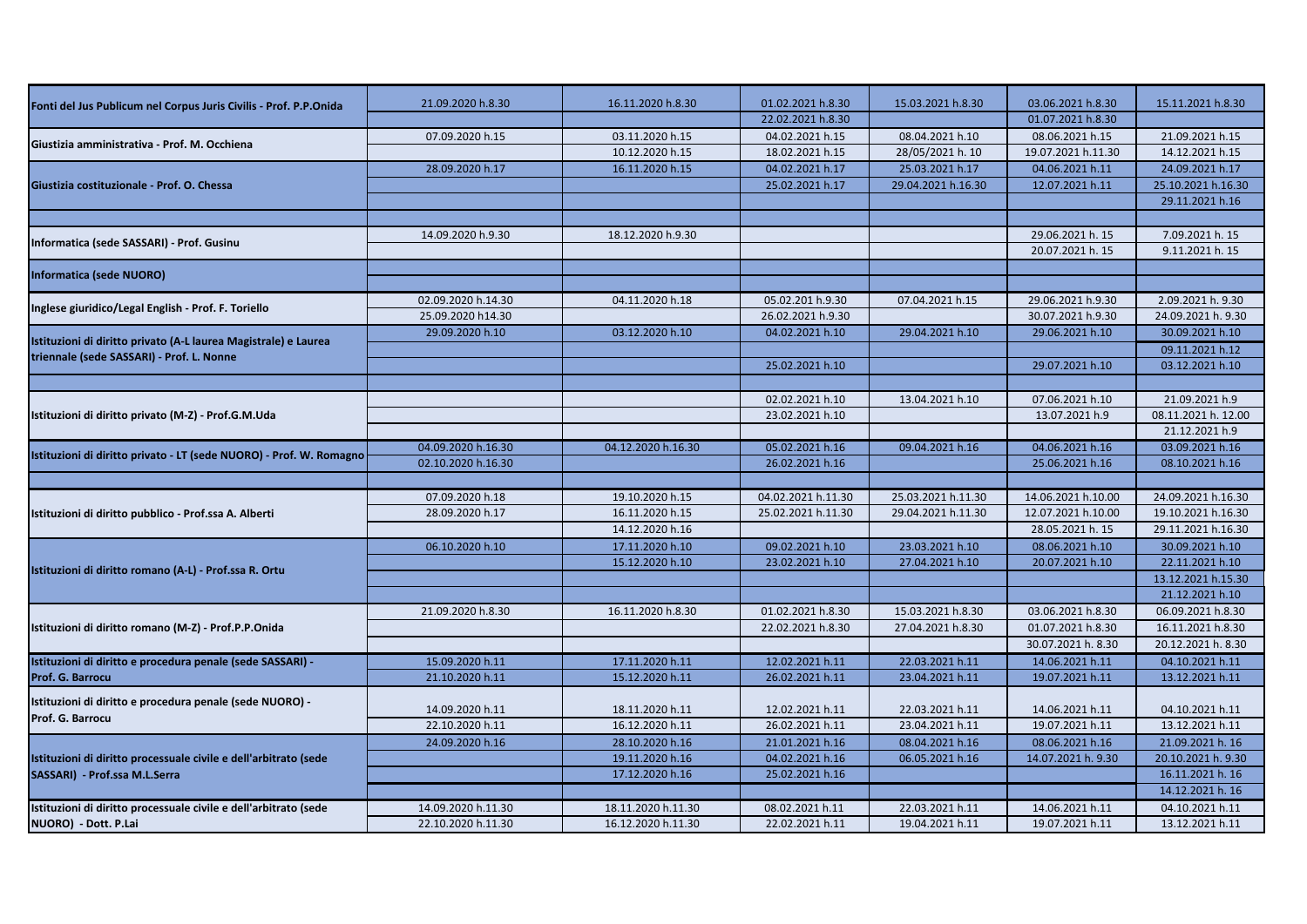|                                                                         | 03.09.2020 h.9      |                                  | 01.02.2021 h.8.30 |                         | 07.06.2021 h.15   | 13.09.2021 h.15     |
|-------------------------------------------------------------------------|---------------------|----------------------------------|-------------------|-------------------------|-------------------|---------------------|
| Lingua francese - Prof.sse D. Scafidi/Le Masson                         | 30.09.2020 h.9      |                                  | 15.02.2021 h.8.30 |                         | 21.06.2021 h.8.30 |                     |
|                                                                         | 10.09.2020 h.9      | 19.11.2020 h.8.30 ris. laureandi | 11.02.2021 h.9    |                         | 08.06.2021 h.9    | 10.09.2021 h.15     |
| Lingua inglese - Prof.ssa Casu                                          | 25.09.2020 h.11     |                                  | 25.02.2021 h.9    |                         | 22.06.2021 h.9    | 24.09.2021 h.15     |
| Lingua inglese II corso avanzato - Prof.ssa Casu                        | 10.09.2020 h.9      | 19.11.2020 h.8.30 ris. laureandi | 11.02.2021 h.9    |                         | 08.06.2021 h.9    | 10.09.2021 h.15     |
|                                                                         | 25.09.2020 h.9      |                                  | 25.02.2021 h.9    |                         | 22.06.2021 h.9    | 24.09.2021 h.15     |
| Lingua spagnola - Prof.sse S. Chessa/M.A.Charry                         |                     |                                  | 02.02.2021 h.9    |                         |                   |                     |
|                                                                         |                     |                                  |                   |                         |                   |                     |
|                                                                         |                     |                                  |                   |                         |                   |                     |
| Lingua tedesca - Prof.ssa Pillasch                                      | 07.09.2020 h.10.30  | 11.12.2020 h.10                  | 28.01.2021 h.10   | 27.05.2021 h.11         | 04.06.2021 h.11   | 21.09.2021 h.11     |
|                                                                         |                     |                                  |                   |                         | 01.07.2021 h.11   |                     |
|                                                                         |                     |                                  |                   |                         |                   |                     |
| Mediazione e conciliazione - Prof.ssa G.M.A.Foddai                      | 08.10.2020 h.9.30   | 03.12.2020 h.9.30                | 02.02.2021 h.9.30 | 08.04.2021 h.9.30       | 09.06.2021 h.9.30 | 21.10.2021 h. 9.30  |
|                                                                         |                     |                                  | 23.02.2021 h.9.30 |                         | 14.07.2021 h.9.30 |                     |
| Politica economica - Dott.ssa P. Arca/Prof. Atzeni                      | 18.09.2020 h.10     | 27.11.2020 h.9                   | 05.02.2021 h.9    | 06.04.2021 h.9          | 09.06.2021 h.9    | 29.09.2021 h.9      |
|                                                                         |                     |                                  | 26.02.2021 h.9    |                         | 14.07.2021 h.9    | 30.11.2021 h.9      |
|                                                                         | 24.09.2020 h.10     | 22.10.2020 h.10                  | 04.02.2021 h.10   | 15.04.2021 h.10         | 24.06.2021 h.10   | 30.09.2021 h.10     |
| Scienza dell'amministrazione - Dott. C. Pala                            |                     | 10.12.2020 h.10                  | 25.02.2021 h.10   |                         | 22.07.2021 h.10   | 04.11.2021 h.10     |
|                                                                         |                     |                                  |                   |                         |                   | 16.12.2021 h.10     |
| Sistemi giuridici comparati - Prof.ssa Poddighe                         |                     |                                  |                   | 13.04.2021 h.10.30 ris. |                   |                     |
|                                                                         | 29.09.2020 h.10     |                                  |                   | Laureandi               | 15.06.2021 h.10   | 30.09.2021 h.10     |
|                                                                         |                     |                                  |                   |                         | 06.07.2021 h.10   | 29.11.2021 h. 17    |
| Statistica economica I - Dott.ssa S.C.Corda                             | 22.09.2020 h.15     | 01.12.2020 h.15                  | 09.02.2021 h.15   | 15.04.2021 h.15         | 17.06.2021 h.15   | 21.09.2021 h.15     |
|                                                                         |                     |                                  | 25.02.2021 h.15   |                         | 20.07.2021 h.15   | 21.12.2021 h.15     |
| Statistica economica II - Dott.ssa S.C.Corda                            | 22.09.2020 h.15     | 01.12.2020 h.15                  | 09.02.2021 h.15   | 15.04.2021 h.15         | 17.06.2021 H. 15  | 21.09.2021 H. 15    |
|                                                                         |                     |                                  | 25.02.2021 h.15   |                         | 20.07.2021 H. 15  | 21.12.2021 H. 15    |
|                                                                         |                     |                                  |                   |                         |                   |                     |
|                                                                         | 22.09.2020 h.9      | 03.12.2020 h.9                   | 09.02.2021 h.9    | 13.04.2021 h.9          | 22.06.2021 h.9    | 22.10.2021 h. 10.30 |
| Storia del diritto medievale e moderno - Prof.ssa F.M.Mele              | 13.10.2020 h. 10.30 |                                  | 25.02.2021 h.9    |                         | 22.07.2021 h.9    | 17.11.2021 h.9      |
|                                                                         |                     |                                  |                   |                         |                   | 17.12.2021 h. 9     |
|                                                                         | 06.10.2020 h.15.30  | 17.11.2020 h.15                  | 09.02.2021 h.15   | 23.03.2021 h.15         | 08.06.2021 h.15   | 30.09.2021 h.15     |
| Storia del diritto romano (A-L) - Prof.ssa R. Ortu                      |                     | 15.12.2020 h.15                  | 23.02.2021 h.15   | 27.04.2021 h.15         | 20.07.2021 h.15   | 22.11.2021 h.15     |
|                                                                         |                     |                                  |                   |                         |                   | 13.12.2021 h.15.30  |
|                                                                         |                     |                                  |                   |                         |                   | 21.12.2021 h.15     |
| Storia del diritto romano (M-Z) - Prof.ssa C.M.A. Rinolfi               | 21.09.2020 h.10     | 16.11.2020 h.10                  | 08.02.2021 h.10   | 12.04.2021 h.10         | 07.06.2021 h.10   | 11.10.2021 h.10     |
|                                                                         | 19.10.2020 h.10     | 14.12.2020 h.10                  | 22.02.2021 h.10   |                         | 19.07.2021 h.10   | 13.12.2021 h.10     |
| Storia delle codificazioni moderne (sede SASSARI) -                     | 24.09.2020 h.9.30   | 22.10.2021 h.10.30               | 14.01.2021 h.9    | 27.04.2021 h.9          | 24.06.2021 h.9    | 28.09.2021 h.9      |
| Prof.ssa F.M. Mele                                                      |                     | 15.12.2020 h.9                   | 08.02.2021 h.9    | 25.05.2021 h. 9         | 27.07.2021 h.9    | 16.12.2021 h. 9     |
|                                                                         |                     |                                  | 23.02.2021 h.9    |                         |                   |                     |
| Storia delle codificazioni moderne (sede NUORO) -<br>Prof.ssa F.M. Mele |                     |                                  |                   |                         |                   |                     |
|                                                                         |                     |                                  |                   |                         |                   |                     |
| Teoria generale del diritto (sede SASSARI) - Prof. T. Gazzolo           | 07.10.2020 h.9.30   | 30.11.2020 h.9.30                | 01.02.2021 h.9.30 | 07.04.2021 h.9.30       | 08.06.2021 h.9.30 | 20.10.2021 h. 9.30  |
|                                                                         |                     |                                  | 22.02.2021 h.9.30 |                         | 13.07.2021 h.9.30 |                     |
|                                                                         |                     |                                  |                   |                         |                   |                     |